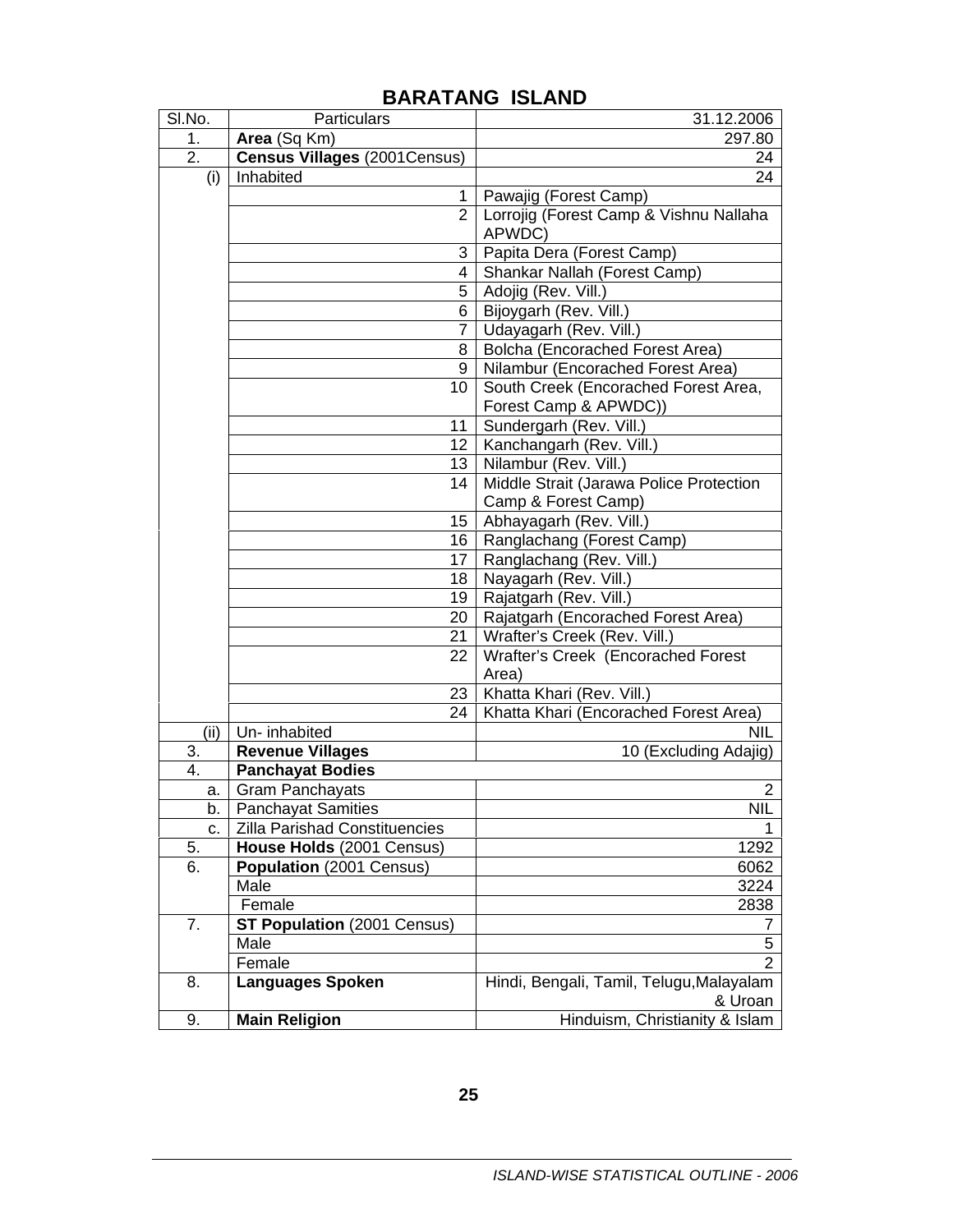| 10.         | <b>Occupation - Main Workers (2001 Census)</b>      |                                             |  |
|-------------|-----------------------------------------------------|---------------------------------------------|--|
| (i)         | Cultivators                                         | 463                                         |  |
|             | (ii)   Agricultural Labourers                       | 29                                          |  |
|             | (iii)   Household Industries                        | 28                                          |  |
| (iv)        | <b>Other Workers</b>                                | 980                                         |  |
| 11.         | Villages provided with piped water                  | <b>NIL</b>                                  |  |
|             | supply                                              |                                             |  |
| 12.         | <b>Health Service</b>                               |                                             |  |
| (a)         | <b>Institutions</b>                                 |                                             |  |
|             | (ii)   Primary Health Centre                        | 1                                           |  |
| (iii)       | Sub Centre                                          | 3                                           |  |
| (b)         | <b>Health Manpower</b>                              |                                             |  |
| (i)         | <b>Doctors</b>                                      | 1                                           |  |
| (ii)        | Nurses/Midwives/LHVs                                | 10                                          |  |
| (iii)       | <b>Para Medical Staff</b>                           | 23                                          |  |
| (c)         | <b>Bed Strength</b>                                 | 10                                          |  |
| 13.         | <b>Civil Supplies</b>                               |                                             |  |
| (i)         | <b>Fair Price Shops</b>                             | 9                                           |  |
| (ii)        | <b>Ration Cards</b>                                 | 992                                         |  |
| (iii)       | Quantity of Rice Allotted (MT)                      | Figure included in South Andaman<br>Island. |  |
| (iv)        | Quantity of Sugar Allotted (MT)                     |                                             |  |
| (v)         | Quantity of Wheat Allotted (MT)<br><b>Education</b> |                                             |  |
| 14.         | <b>Institutions</b>                                 |                                             |  |
| (a)         |                                                     |                                             |  |
| (i)<br>(ii) | <b>Primary School</b><br>Middle School              | 4<br>$\overline{2}$                         |  |
| (iii)       | Secondary School                                    | $\mathbf{1}$                                |  |
| (iv)        | Senior Secondary School                             | 1                                           |  |
| (b)         | <b>Enrolment</b>                                    |                                             |  |
| (i)         | <b>Primary School</b>                               | 149                                         |  |
| (ii)        | Middle School                                       | 389                                         |  |
| (iii)       | Secondary School                                    | 247                                         |  |
| (iv)        | Senior Secondary School                             | 548                                         |  |
| (c)         | <b>Teaching Staff</b>                               |                                             |  |
|             | (i)   Primary School                                | 5                                           |  |
|             | (ii) Middle School                                  | 25                                          |  |
| (iii)       | Secondary School                                    | 16                                          |  |
| (1v)        | Senior Secondary School                             | 32                                          |  |
| 15.         | <b>Social Welfare</b>                               | <b>NIL</b>                                  |  |
| 16.         | <b>Electricity</b>                                  |                                             |  |
| (i)         | Villages electrified                                | 16                                          |  |
| (ii)        | <b>Electric Connections provided</b>                | 1082                                        |  |
| 17.         | <b>Agriculture</b>                                  |                                             |  |
| (i)         | Cultivable Area                                     | 620                                         |  |
| (ii)        | Main Crops                                          | Paddy, Vegetable, Coconut,                  |  |
|             |                                                     | Arecanut & Fruits                           |  |
| (iii)       | <b>Irrigation Sources</b>                           |                                             |  |
|             | Ponds (No.)                                         | Nil                                         |  |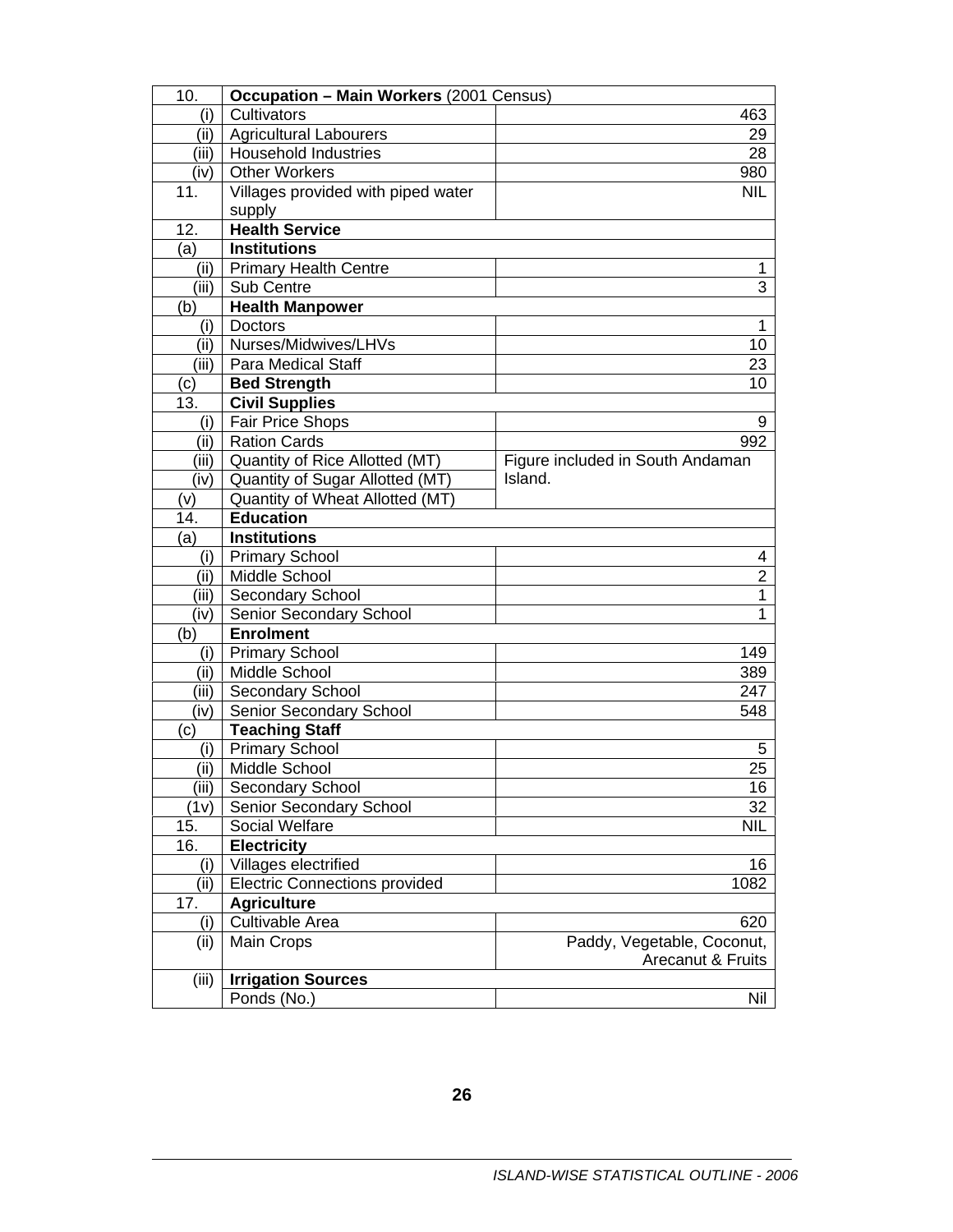| 18.          | <b>Veterinary Service</b>                  |                |
|--------------|--------------------------------------------|----------------|
| (a)          | <b>Institutions</b>                        |                |
|              | (i) Veterinary Sub Dispensary              | $\overline{2}$ |
| (ii)         | <b>Artificial Insemination Centre/Sub</b>  | $\overline{2}$ |
|              | Centre                                     |                |
| (b)          | <b>Manpower</b>                            |                |
| (i)          | Para Veterinary Staff                      | 5              |
| 19.          | <b>Fisheries</b>                           |                |
| (i)          | Fishermen                                  | 24             |
| (iii)        | <b>Fishing Craft used</b>                  |                |
| (a)          | <b>Country Craft</b>                       | 4              |
| (b)          | <b>Motorised Boat</b>                      | 10             |
| 20.          | <b>Industries</b>                          |                |
| (a)          | <b>Industries Registered</b>               | 5              |
| (i)          | <b>Others</b>                              |                |
| (b)          | Total Amount of Ioan sanctioned            | NА             |
|              | (Rs.in 000)                                |                |
| (c)          | <b>Average Capital Investment</b>          |                |
|              | (Rs. In 000)                               |                |
| (d)          | <b>Total Workers</b>                       |                |
| 21.          | <b>Cooperative Societies</b>               |                |
| (i)          | Societies Registered                       | 7              |
| (a) l        | Agricultural                               | $\mathbf{1}$   |
| (b)          | Consumer                                   | $\mathbf{1}$   |
| (c)          | Labour Contract                            | $\overline{2}$ |
| d)           | <b>Fisheries</b>                           | $\mathbf{1}$   |
| e)           | Livestock                                  | 1              |
| (f)          | Un-employed                                | 1              |
| (ii)         | Members                                    | 392            |
| (iii)        | Share Capital (Rs.in Lakhs)                | 0.895          |
| 22.          | Road                                       |                |
| (i)          | Road Length (km.)                          |                |
| (a)          | Metalled                                   | 30.14          |
| 23.          | <b>Transport</b>                           |                |
| ัa) ∣        | <b>Bus Service</b>                         |                |
| (i)          | Buses fleet strength                       | 11             |
| (ii)         | Bus on road                                | 10             |
| (ii)         | Trips made per day                         | 14             |
| (b)          | <b>Shipping Service</b>                    |                |
| (i)          | Whether connected by Boat from             | Yes            |
|              | Port Blair                                 |                |
| 24.          | <b>Postal Service</b>                      |                |
| (i)          | Sub Post Office                            | 1              |
| (ii)         | <b>ED Branch Post Office</b><br>Letter Box | $\overline{2}$ |
| (iii)<br>25. | Telecommunication                          | 6              |
|              | <b>Telephone</b>                           |                |
| (a)<br>(i)   | <b>Telephone Exchange</b>                  | 1              |
| (iii)        | Telephone Connection                       | 284            |
| (b)          | <b>Mass Media &amp; Entertainment</b>      |                |
| (i)          | Doordarshan Transmission Centres           | 1              |
|              |                                            |                |